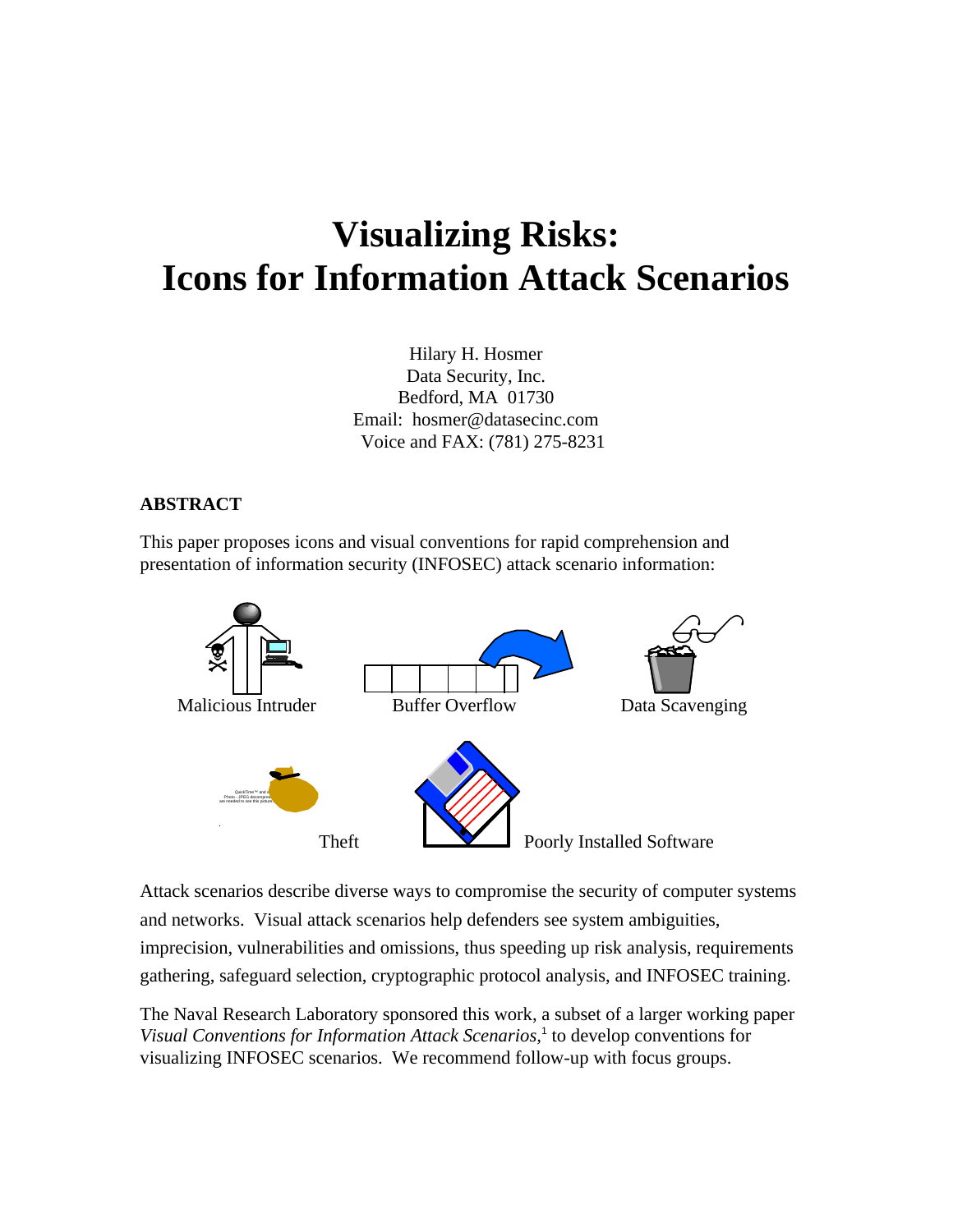#### **INTRODUCTION**

As global connectivity increases, remote terrorists, thieves, spies, pirates, or students can attack remote computer systems aggressively, protected from prosecution by their mobility and position outside national boundaries. Malicious insiders are even more dangerous, thanks to authorized access, on-going opportunity, and intimate knowledge of the systems they attack. Natural disasters, like earthquakes, floods, tornadoes, and electromagnetic phenomena, still wreak devastation on computer systems and networks. Man-made disasters, such as wars, and scientific breakthroughs, such as easy ways to factor large prime numbers, threaten to disrupt secure communications and electronic commerce. Protecting information assets against these threats requires that we understand how they can be attacked.

Figure 1 illustrates two *attack scenarios* featuring a *threat source* (terrorists) with *attack goals (*obtain secrets, money*),* who employs *threat agents* (hacker and insider) to *attack assets* (money, data) via *vulnerabilities* (Internet and procedural weaknesses) using *attack mechanism*s (e.g. password sniffer) to produce *impacts (*theft of money and data).



 Figure 1: A terrorist group directly attacks one computer site to steal money, and hires an insider to steal secrets from another.<sup>2</sup>

Visualization helps identify missing threats, steps, and safeguards by making potential attack scenarios intelligible to a large number of people. It also helps motivate funding for INFOSEC expenses and to train and motivate personnel to follow INFOSEC procedures.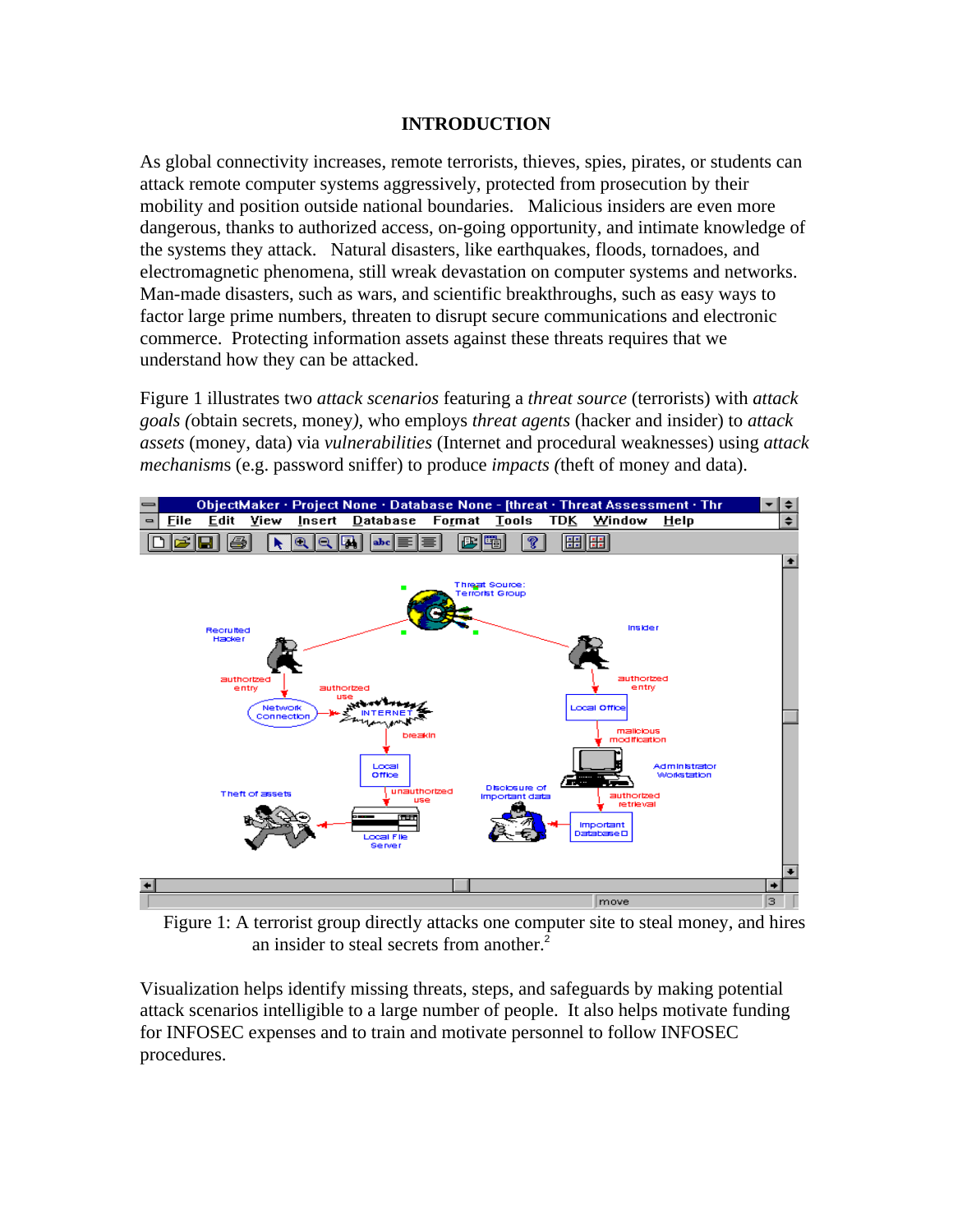#### **DEFINITIONS**

An information security (INFOSEC) *attack scenario* conveys a way to compromise the security of a computer system or network, from threat source to final impact.

A *language* is a means of communicating ideas and feelings. A *visual language* includes a high percentage of graphic elements to empower the communication.

Symbols, where one thing represents another, are as old as dreams,<sup>3</sup> cave paintings, hieroglyphics, and poetry. They communicate at both cognitive and affective levels.

*Icons* are graphic symbols. Their power lies in rendering abstract ideas concrete, such as using a flag, logo, or symbol to stand for country, organization, or abstract idea. Common icons include:



*Frameworks* show relationships among components, as in Figure 1. Iconographic "desktop" user-computer interfaces,<sup>4</sup> the *Periodic Table of the Elements*,<sup>5</sup> electronic spreadsheets,<sup>6</sup> and *TCP/IP Protocols Illustrated*,<sup>7</sup> are powerful frameworks for clarifying complexity and promoting innovation. Edward Tufte studied the elements of superior visual frameworks in his books: *Envisioning Information*,<sup>8</sup> and *Visual Explanations*.<sup>9</sup>

*Assumptions* define the scope of the attack scenario and make implicit concepts explicit. For example, are attackers "rational" (i.e. won't spend more to obtain information than that information is worth). Do they have "deep pockets? "

*Resources* are financial, technical and sociopolitical capabilities for carrying out attacks.

*Constraints* limit the use of attack mechanisms and countermeasures. Constraints may be financial, technical, physical, ethical, legal, environmental, or social.

# **[**\$5,000,000**]**

*Metrics* are tools for measurement. They may be:

Numeric (e.g. count, percentage, monetary value);

Non-numeric (e.g. high-medium-low, A-B-C-D-F, one-to-five star ratings); Fuzzy,<sup>10</sup> non-numeric scales that can be assigned numbers and manipulated

mathematically, such as:

Very Skillful (100-80)... Skillful (85-35)...Somewhat Skillful (35-15)...Not Skillful (15-0)

Metrics can be visualized, as shown on the next page.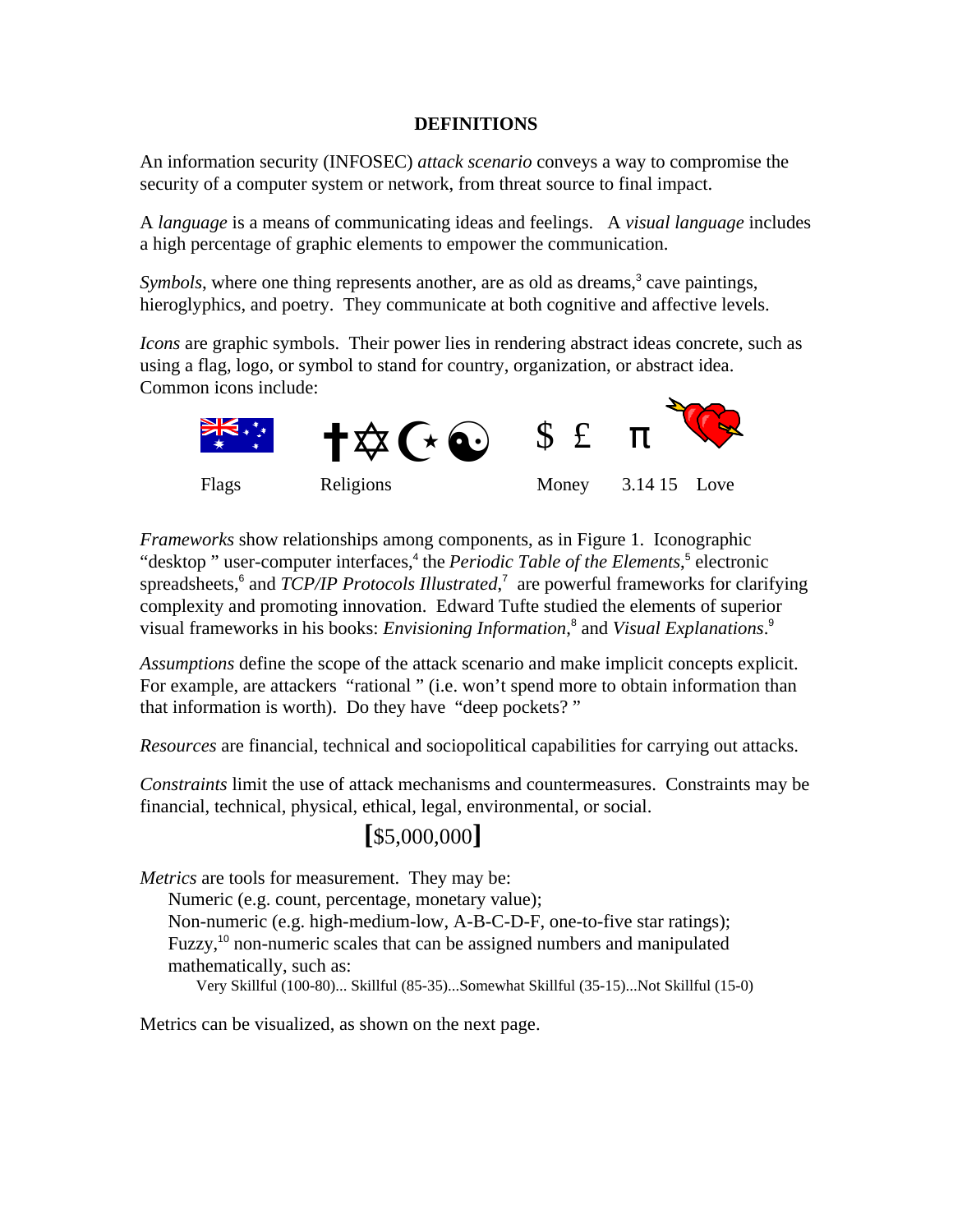#### **CRITERIA FOR EFFECTIVE VISUALS**

"As for a picture, if it isn't worth a thousand words, the hell with it. "

Ad Reinhardt

#### **Effective Icons are**:

 Intuitive, easy to remember, vivid, and easy to use; Readily available without much effort or expense; Nonverbal or in English for international usage; Understandable in both color and black and white; Reusable in different contexts; Flexible in size and color; Performance-sensitive; Compatible with existing conventions.

#### **Effective Metrics:**

 Increase accuracy of information; Enhance quality of information; Improve comprehension; May be hidden until needed; Speed-up decision-making.

Metrics may be put directly on an icon or conveyed using color, texture, scale, or graphs.



See Hosmer<sup>11</sup> and Tufte<sup>12</sup> for more extensive visualizing metrics examples.

#### **Effective Frameworks**:

Clarify patterns and relationships in a holistic, readily intelligible way; Are vivid and interesting;

Handle complexity;

Scale upward or downward;

Provide insight into the big picture or details;

Illustrate evolution over time;

Provide a vehicle for effective communication among diverse parties.

Strike a balance between:

Essential concepts and completeness;

Innovation and conformity to existing traditions.

## **ICONS FOR ATTACK SCENARIOS**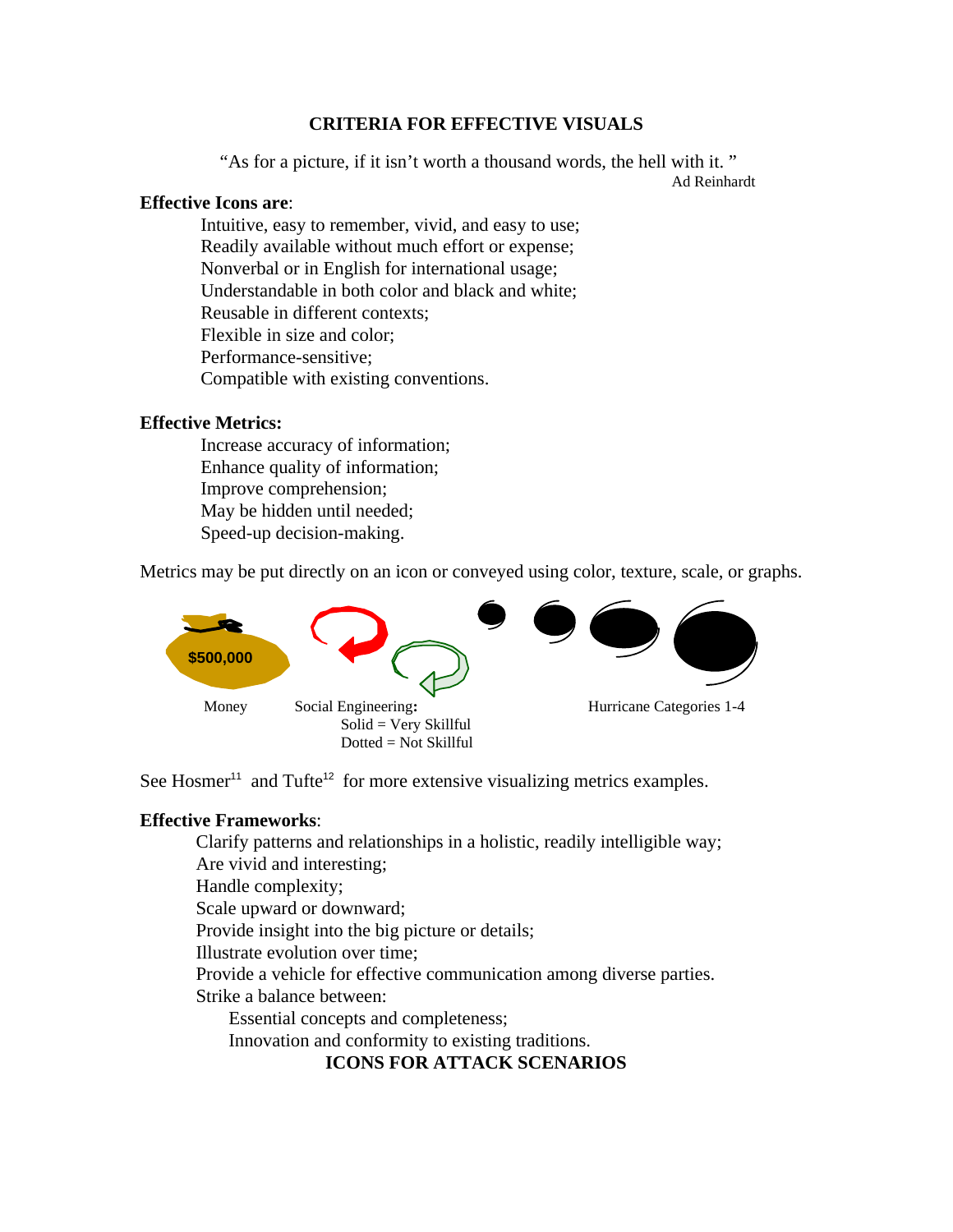#### **ASSET ICONS**

*Assets* are things of value, including hardware, software, data, intellectual property, buildings, equipment, personnel, expertise, procedures, national security, money, and good will. Assets may be classified as *tangible* or *intangible*.



Good Will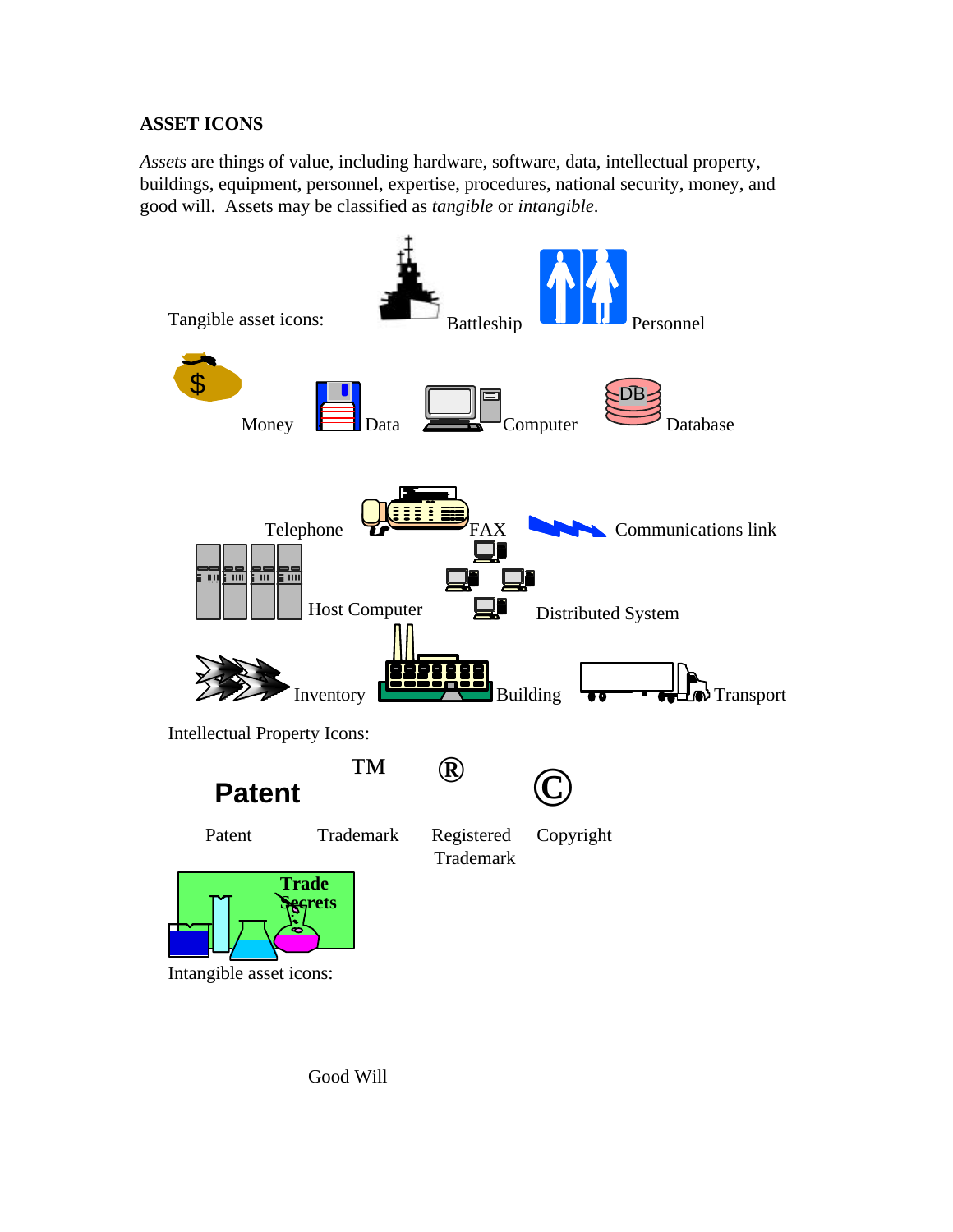*Asset valuation* icons, identified by a tag with a light green background, show how much an asset is worth and, optionally, how the worth of the asset was computed.



Personnel vulnerabilities: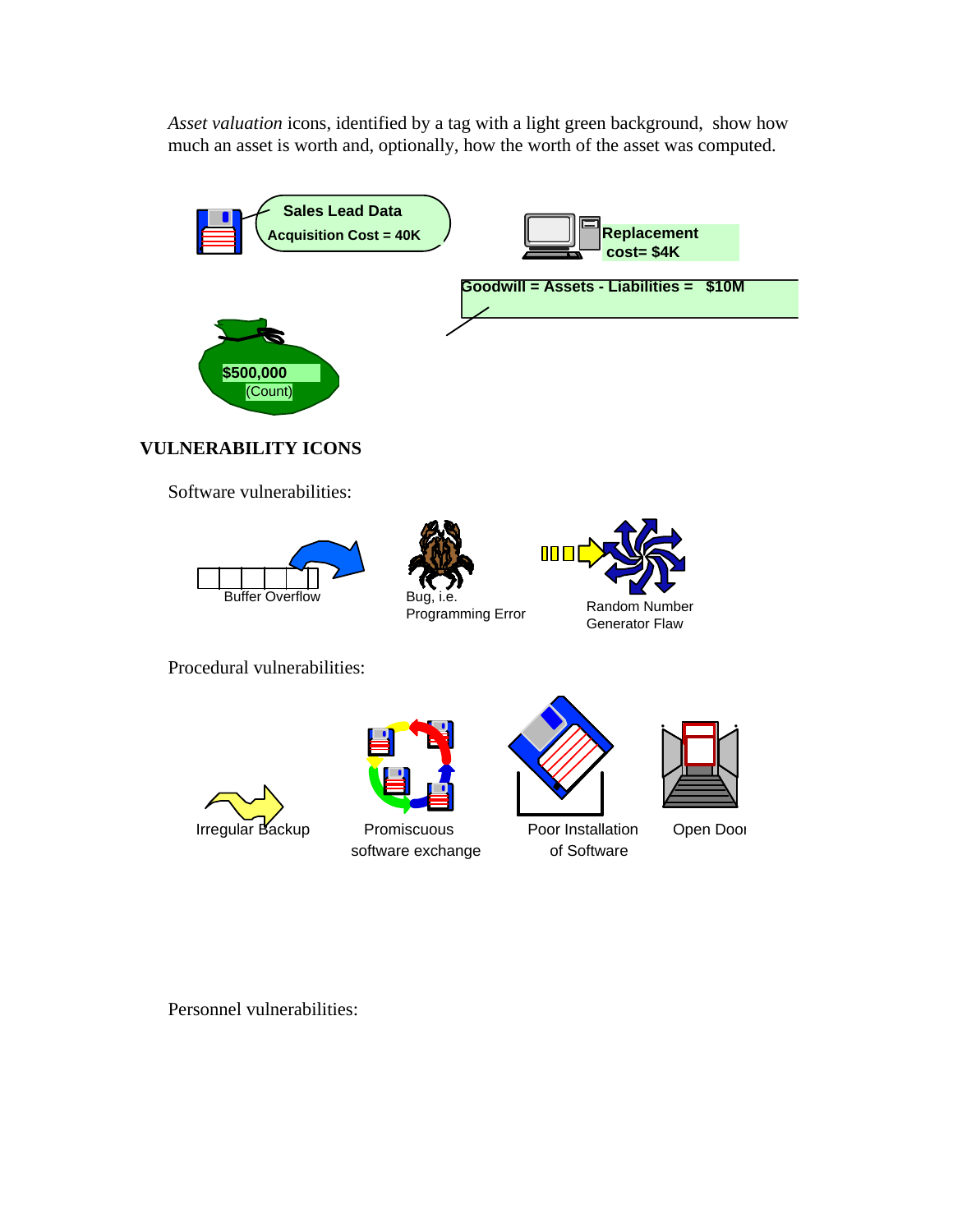







Misbehaving Employee

Hardware vulnerabilities:



### **ATTACK ICONS**

*Attacks* are moves on opponents' assets. They may be well-known or novel, overt or covert, passive (e.g. overhearing information) or aggressive (e.g. cutting phone wires).

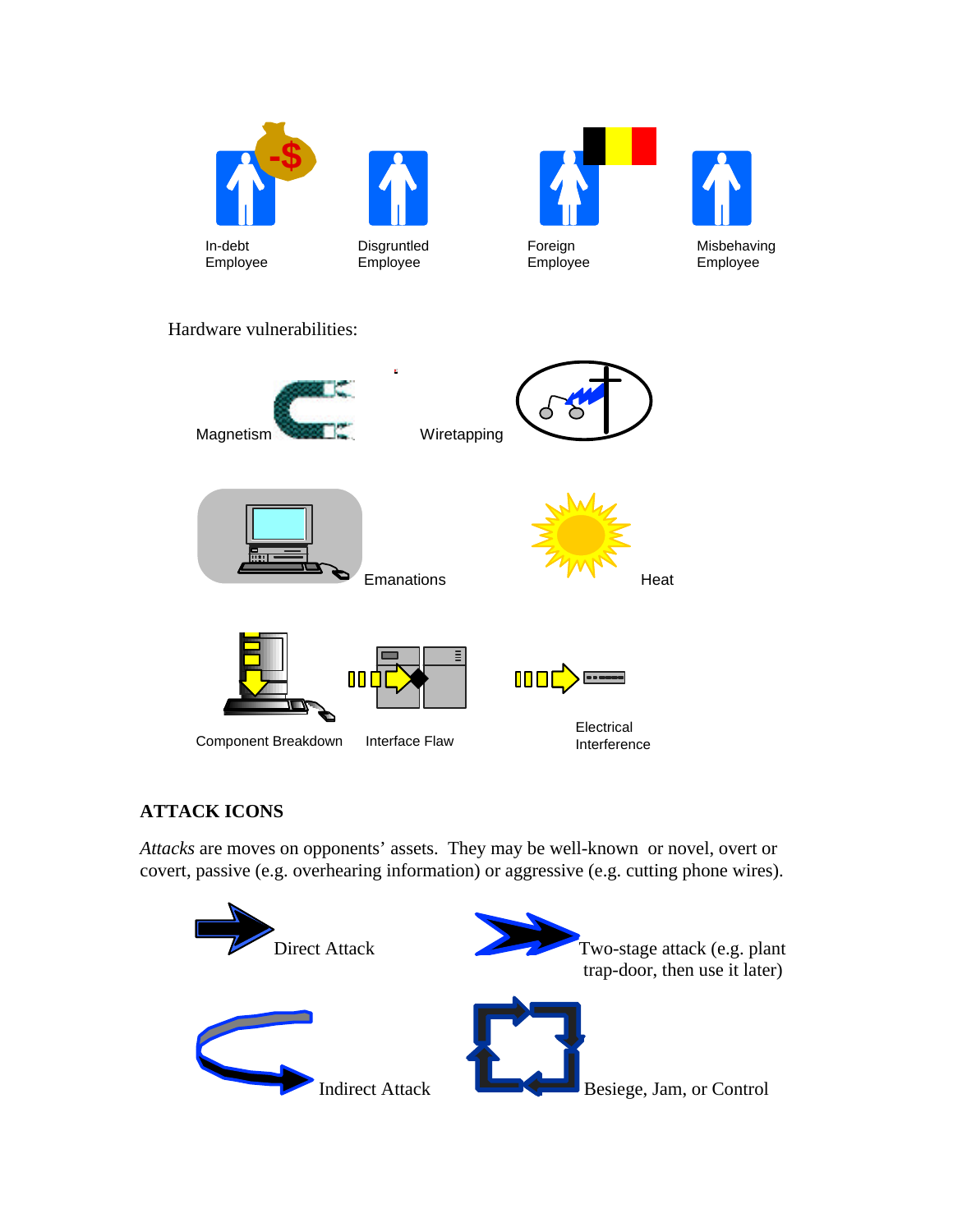

Attacks can also be categorized by their goals or objectives:



# **ATTACK MECHANISM ICONS**

Attackers use *attack mechanisms* to exploit *vulnerabilities.* These may be *physical mechanisms*:

For entering secure areas: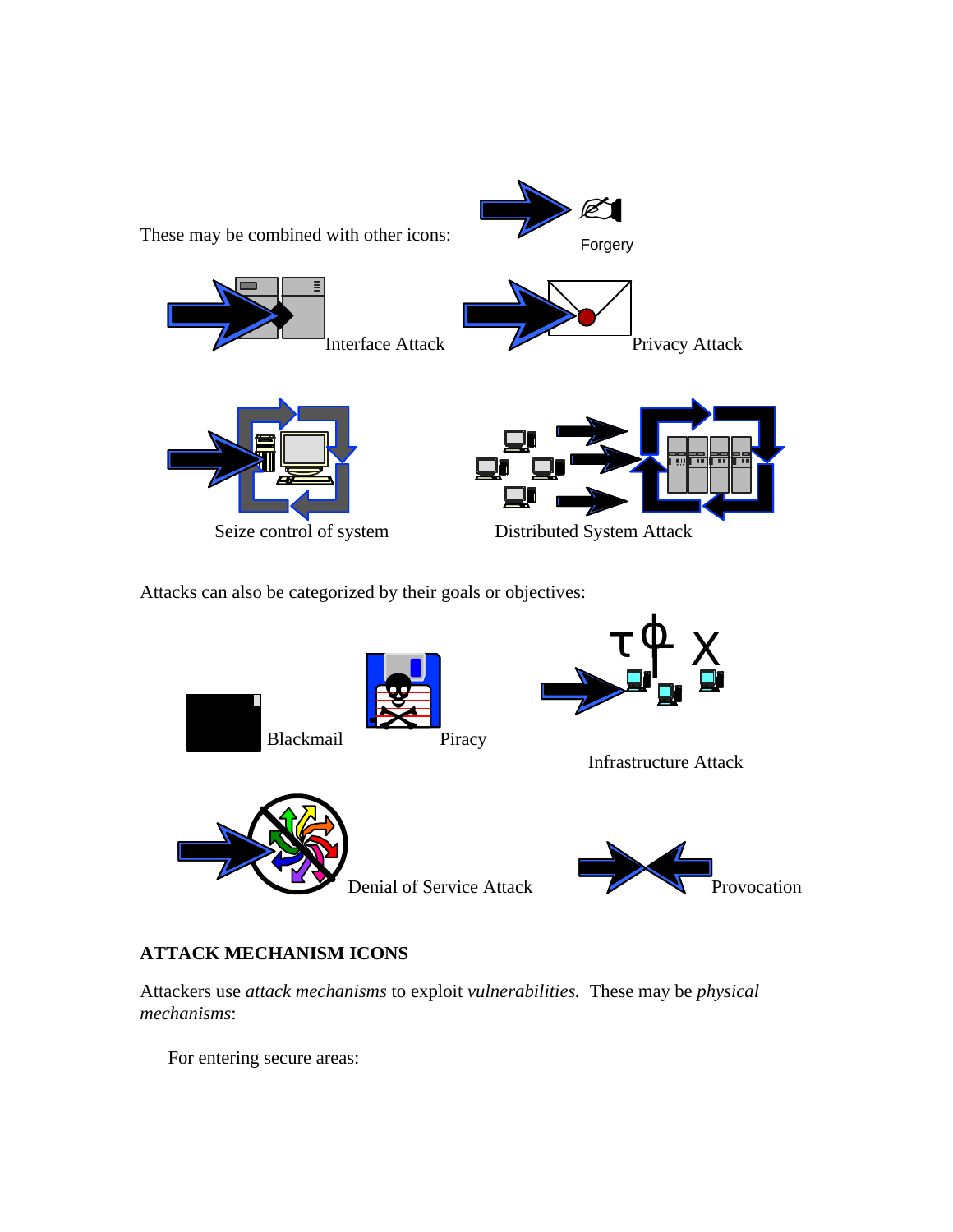

For data theft:



Steal Data File

For data destruction:



Arson



QuickTime™ and a Photo - JPEG decompressor are needed to see this picture.

Bomb

 Electromagnetic pulse (EMP)

For denial of use:



Change file names



Software attack mechanisms include:

For denial of service:

Worm (Fills computer with code)

Besiege with messages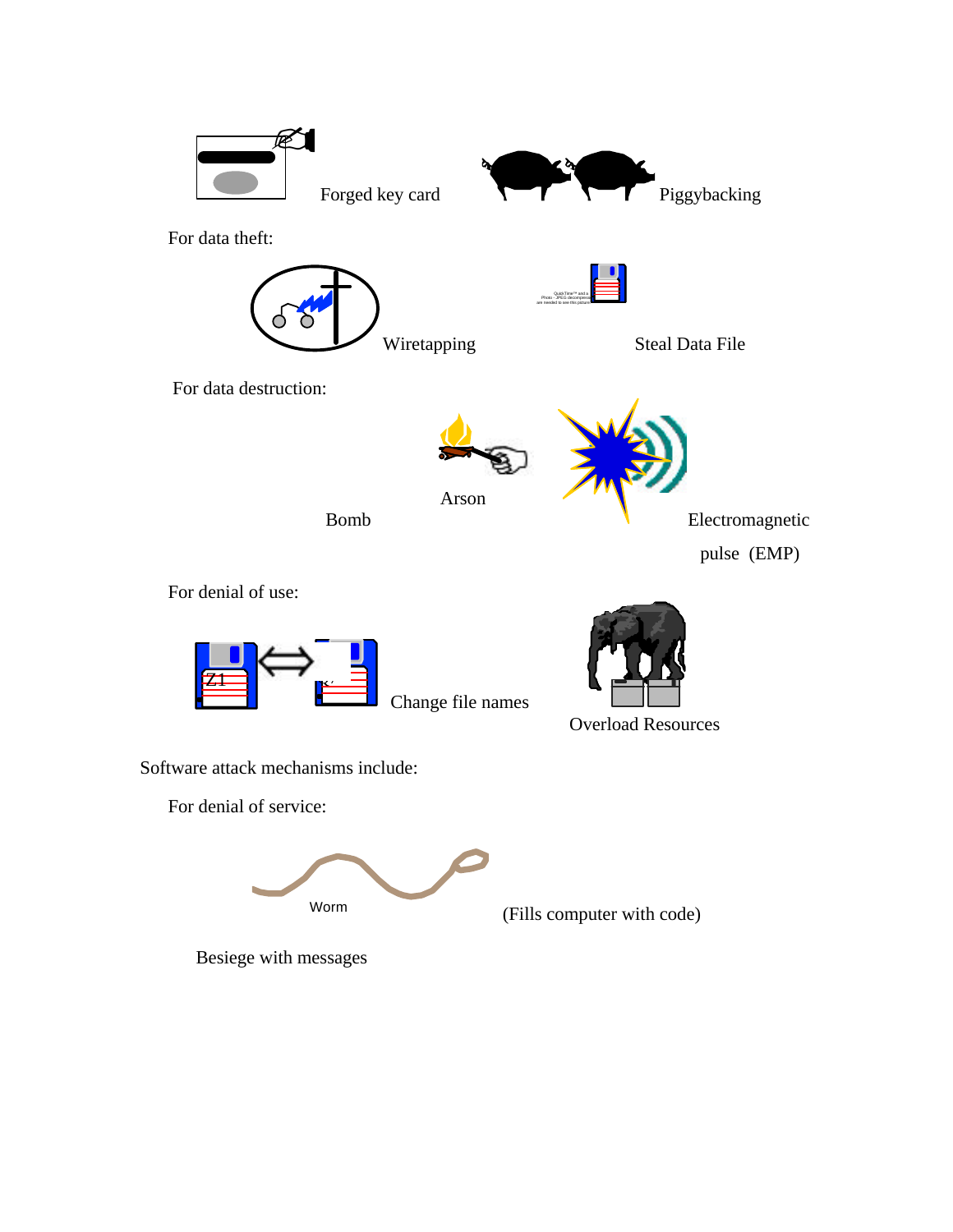

For destruction using software: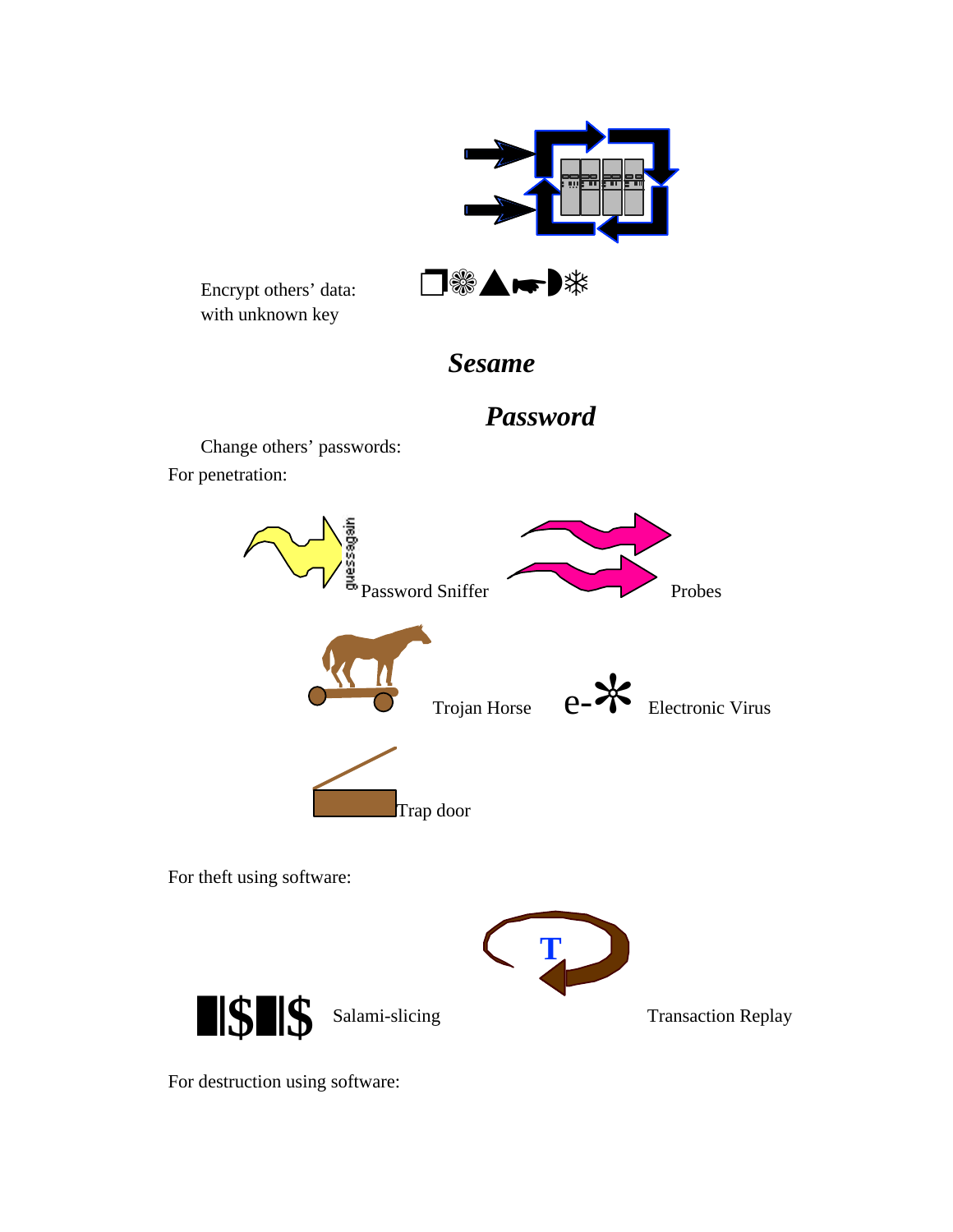*Attack events* are specific instances of attacks*,* such as the Dec. 7, 1941 attack on Pearl Harbor, or the D-Day Allied invasion of Normandy.



Attack *impacts* are damages (physical, financial, or intangible) to assets.



*Impacts on assets* can be measured. Typical impact metrics include:

*Number* (e.g. number of personnel, planes or ships lost, months of competitive advantage lost);

*Monetary Value* (e.g. replacement costs, clean up costs, insurance costs); *Percentage* (e.g. market share lost, fall in ratings).

Red ink conventionally means loss.



# **GOAL AND MOTIVE ICONS**

Both *attackers* and *defenders* have physical, financial, or psychological goals.

Attackers' objectives: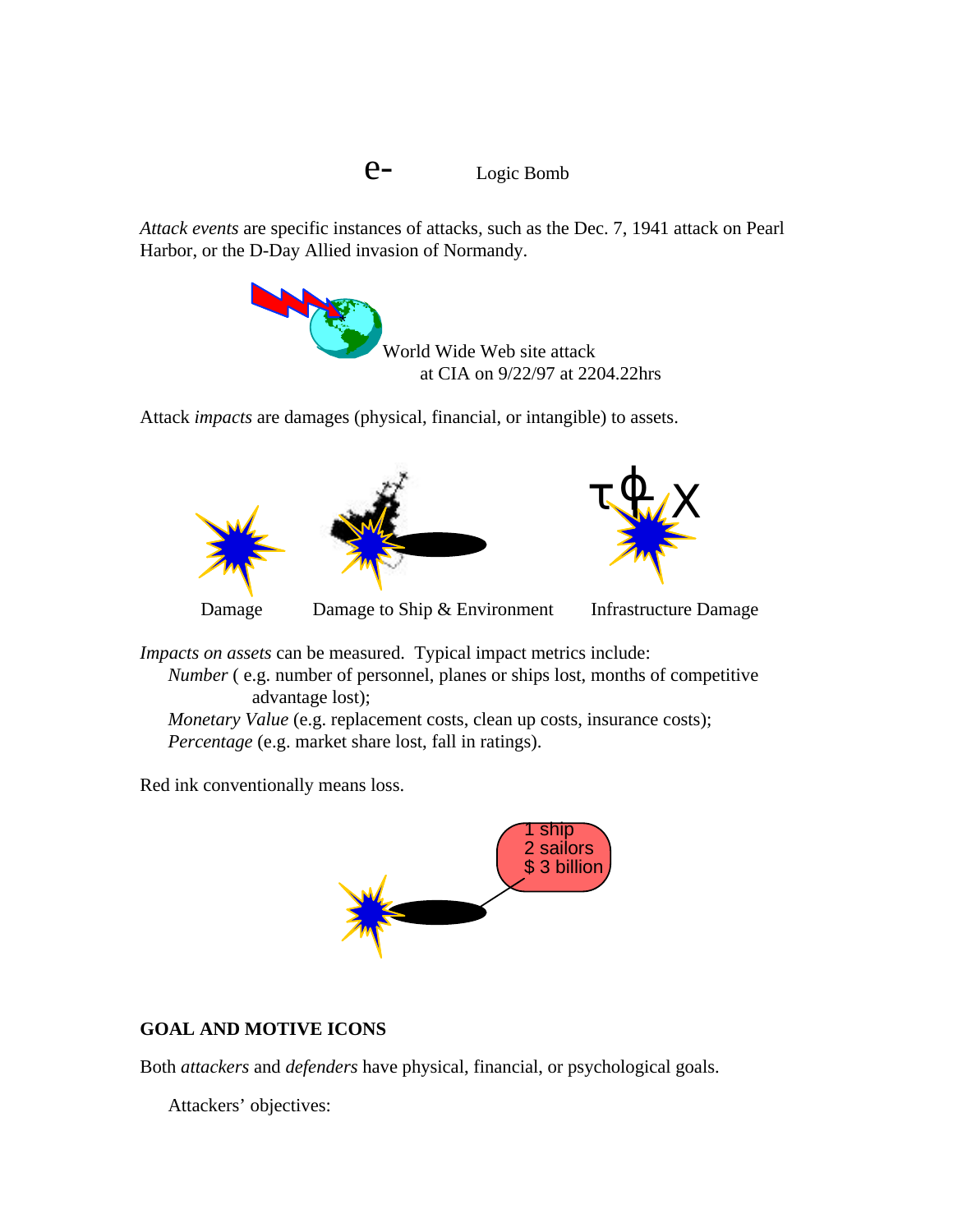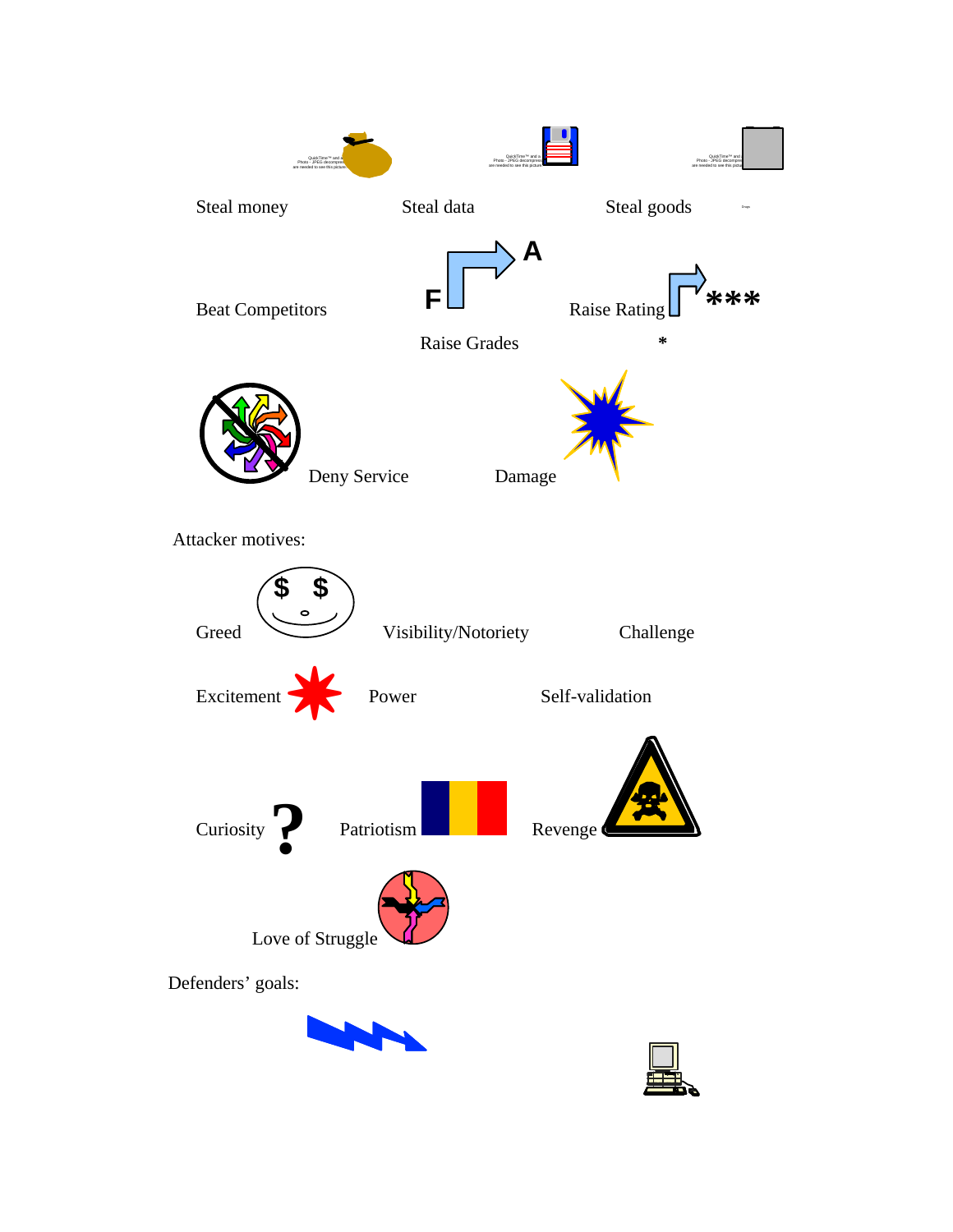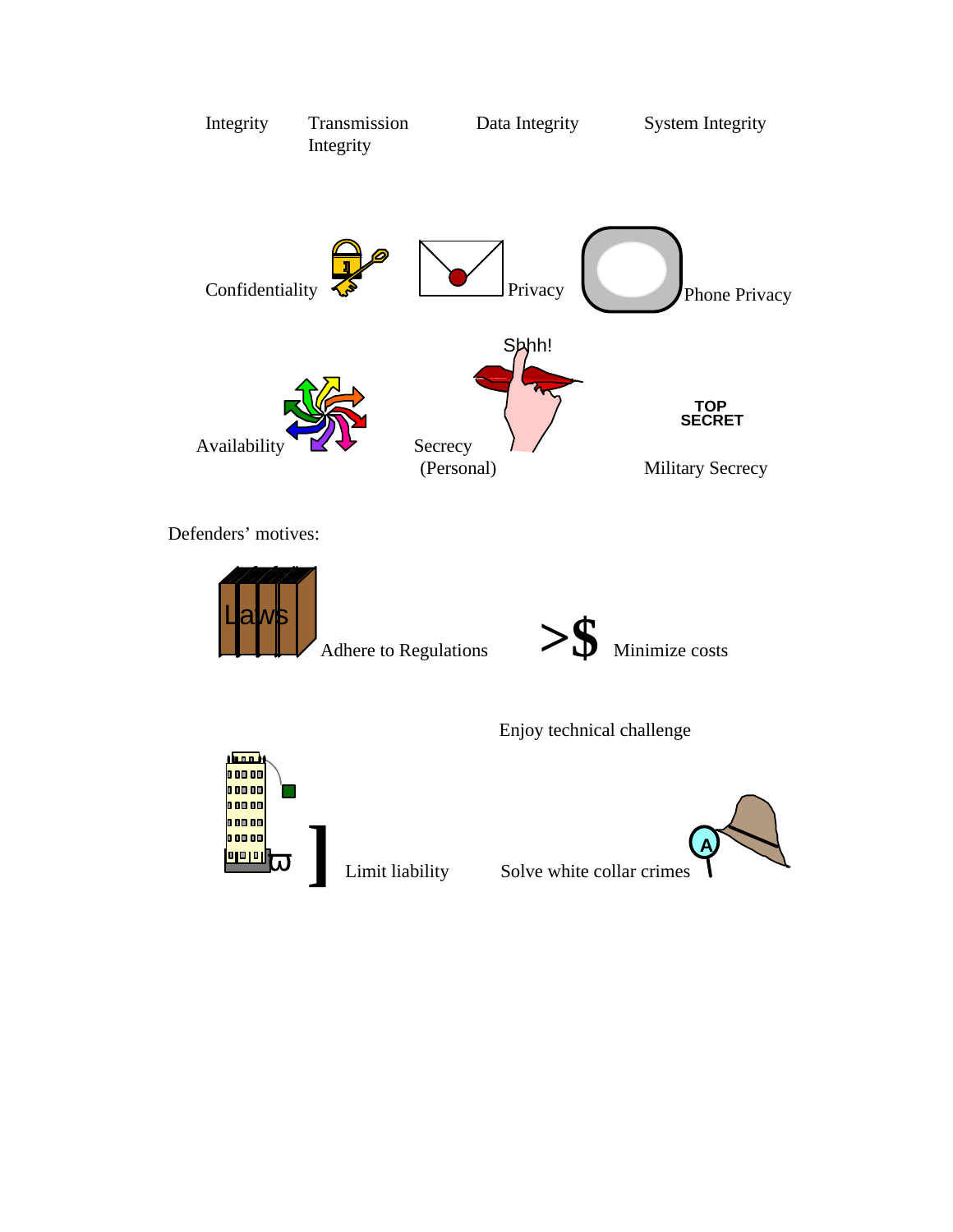#### **SAFEGUARD ICONS**

*Safeguards* and *countermeasures* reduce attack impacts. *Safeguards* protect specific assets while c*ountermeasures* prevent, reduce or mitigate the impact of specific threats by avoiding or transferring risk, reducing vulnerability, recovering quickly, or reducing threat likelihood.

Hardware Safeguards

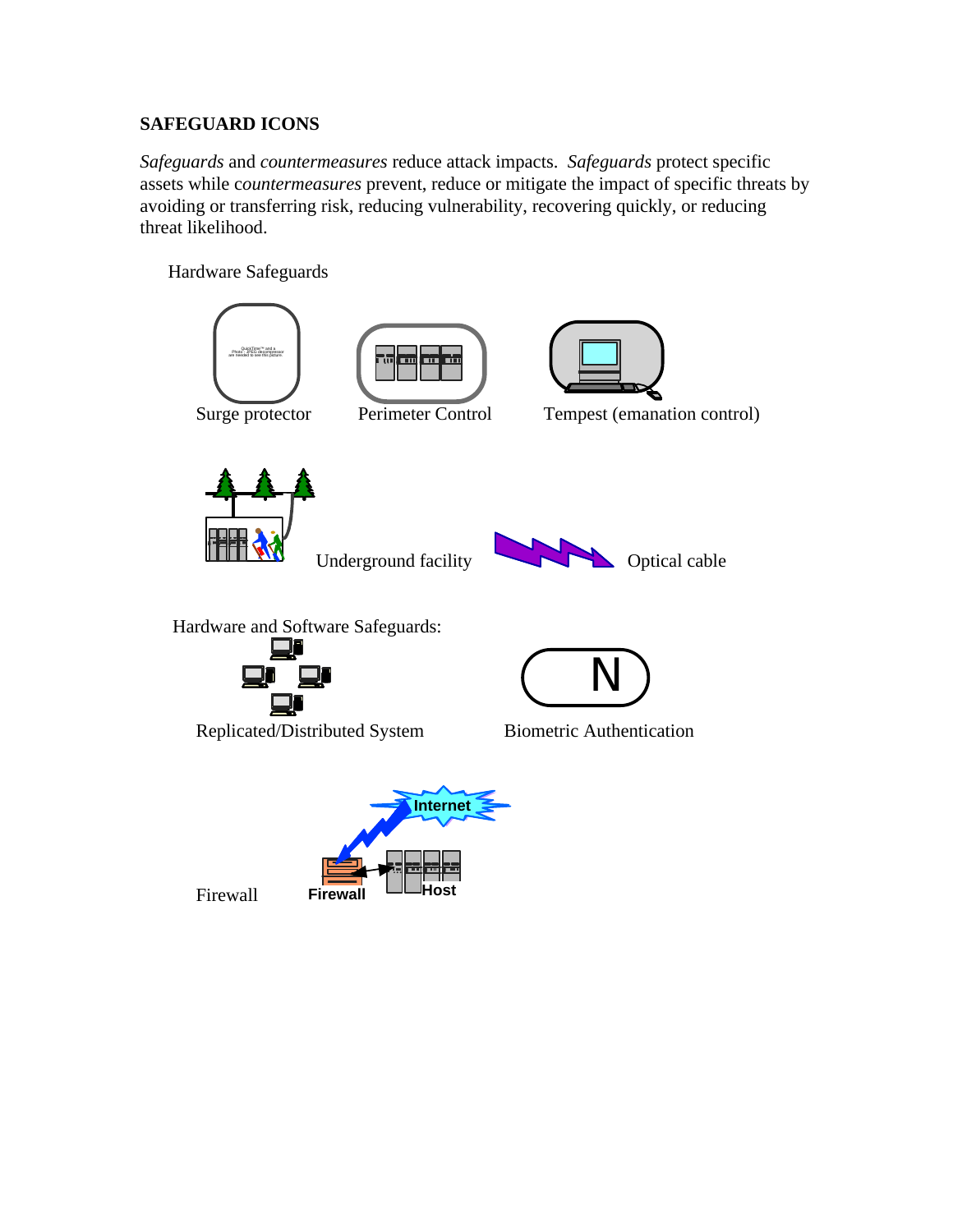Data Safeguards:





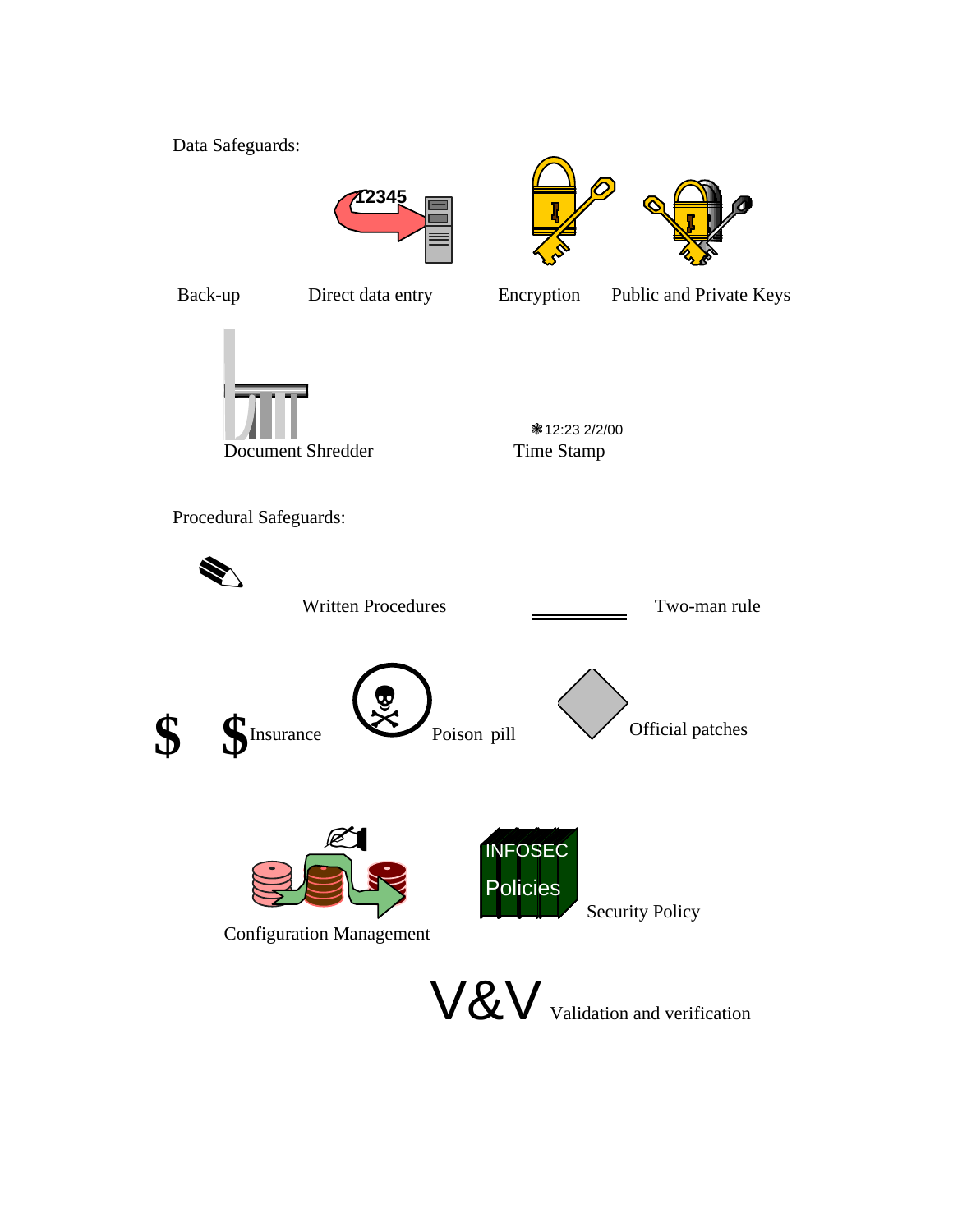#### **NATURAL DISASTER ICONS**



#### **FUTURE WORK**

Focus groups would refine these icons, making them appropriate for large groups of people. Additional icons and frameworks are needed to help visualize important INFOSEC applications like medical and e-commerce privacy. We need to more examples of integrating risk analysis metrics into the frameworks.

#### **CONCLUSION**

This paper visualized INFOSEC attack scenarios, including threats, assets, attackers' and defenders' goals and motives, system vulnerabilities, attack mechanisms, safeguards and countermeasures, and impacts. To do this we created frameworks, selected existing icons, and created new ones by combining existing fonts, icons, and metrics in new ways with simple artwork. For example:



The paper developed criteria for effective icons, frameworks, and metrics, and selected visual conventions to convey many abstract attack scenario concepts. For example:







Spy Attack Valuation Integrity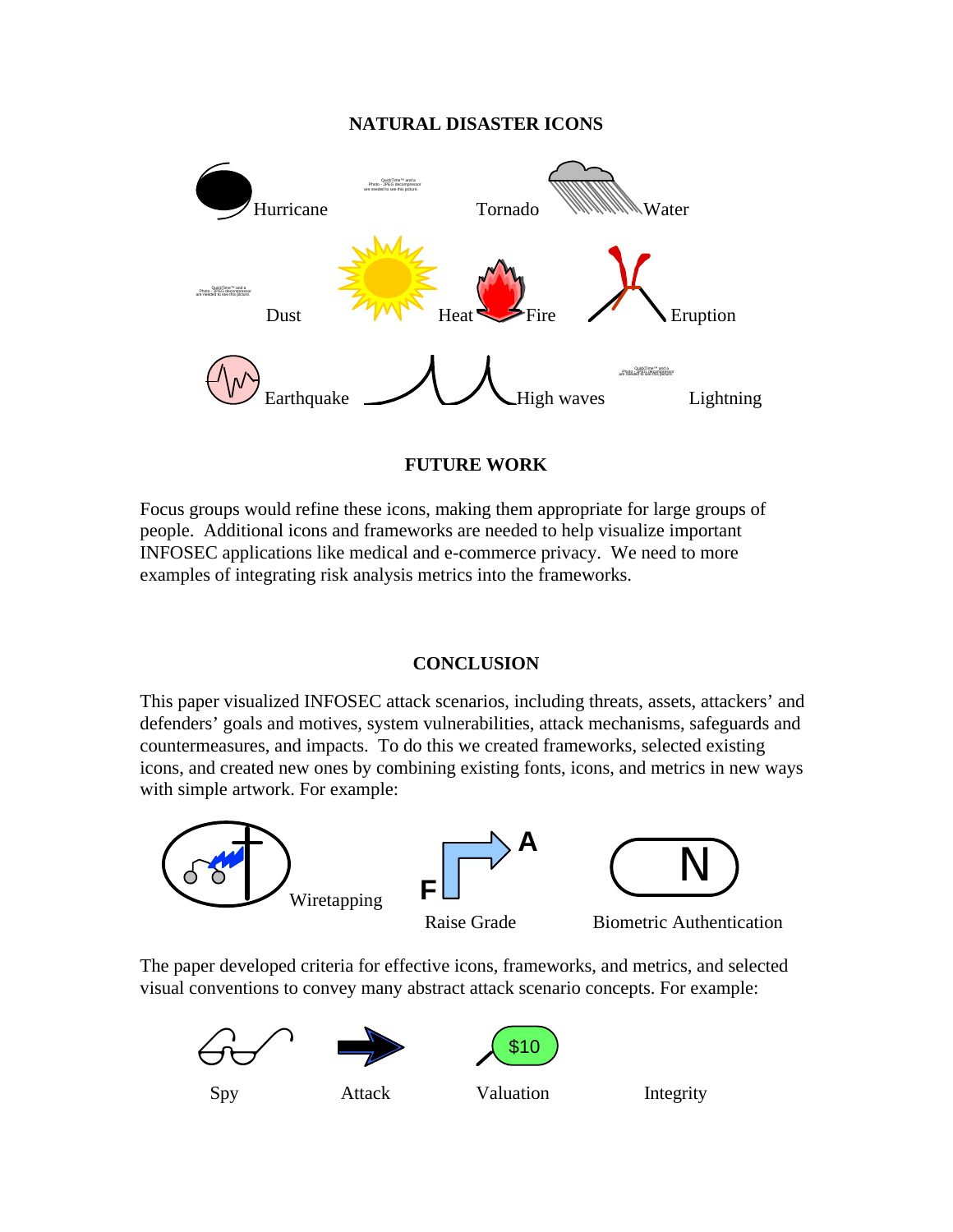These conventions were used in different combinations to convey related concepts:



Reading Emanations Data Scavenging Integrity Attack Valuing Data Integrity

Restrictions on paper length prevented us from including here all the icons and frameworks we developed. Inquiries are welcome.

#### **ACKNOWLEDGEMENTS**

Thank you to several colleagues. Maria Green, Katherine Holden, and Bill Ricker reviewed our icons. Bill introduced us to the work of Edward Tufte and Jacques Bertin. Vin McClelland suggested focus groups. Rae Burns, then of Kanne Associates, developed Figure 1 and other iconographic work for an earlier Data Security Inc. Navy Space Warfare Command (SPAWAR) project on graphic CASE tools for threat and risk analysis.<sup>13</sup>

We highly recommend the advanced cryptographic protocol visualization examples from Dr. Jon Graff's *Crypto 101*,<sup>14</sup> designed for "poets, managers, and other mathematically adverse people, " as well as protocols graphics by Catherine Meadows,<sup>15</sup> Bruce Schneier,<sup>16</sup> and W. Richard Stevens.<sup>17</sup>

We used Dr. David J. Stang and Sylvia Moon's taxonomy of risks in *Network Security* Secrets<sup>18</sup> to select common concepts to illustrate.

The icons combine fonts (wingdings, webdings, dingbats, monotype-S and MT-Extra) and MacOS 8.6 library icons. The running figure used for "theft " came from the extensive IMSI Vector Graphics Collection, and the icon for "earthquake " was inspired by the weekly EarthWatch column from the Los Angeles Times.

AppleWorks 5.0 software enabled easy integration of text, drawing, and icons for this paper.

 $\overline{a}$ 

#### <sup>E</sup>**ND NOTES**

<sup>1</sup> Hosmer, Hilary H., *Visual Conventions for Information Attack Scenarios,* final report*,* Data Security, Inc. December, 1999. The Naval Research Laboratory of the Office of Naval Research sponsored this paper under Government Prime Contract N00014-96-D-2024, Subcontract 1400055.

<sup>&</sup>lt;sup>2</sup> Diagram by Rae Burns of Kanne Associates, produced for SPAWAR SBIR project N00039-96-C-0006 final report *Graphic CASE Tools for Threat and Risk Analysis* by Hilary Hosmer and Rae Burns, ©Data Security, Inc. September 18, 1996.